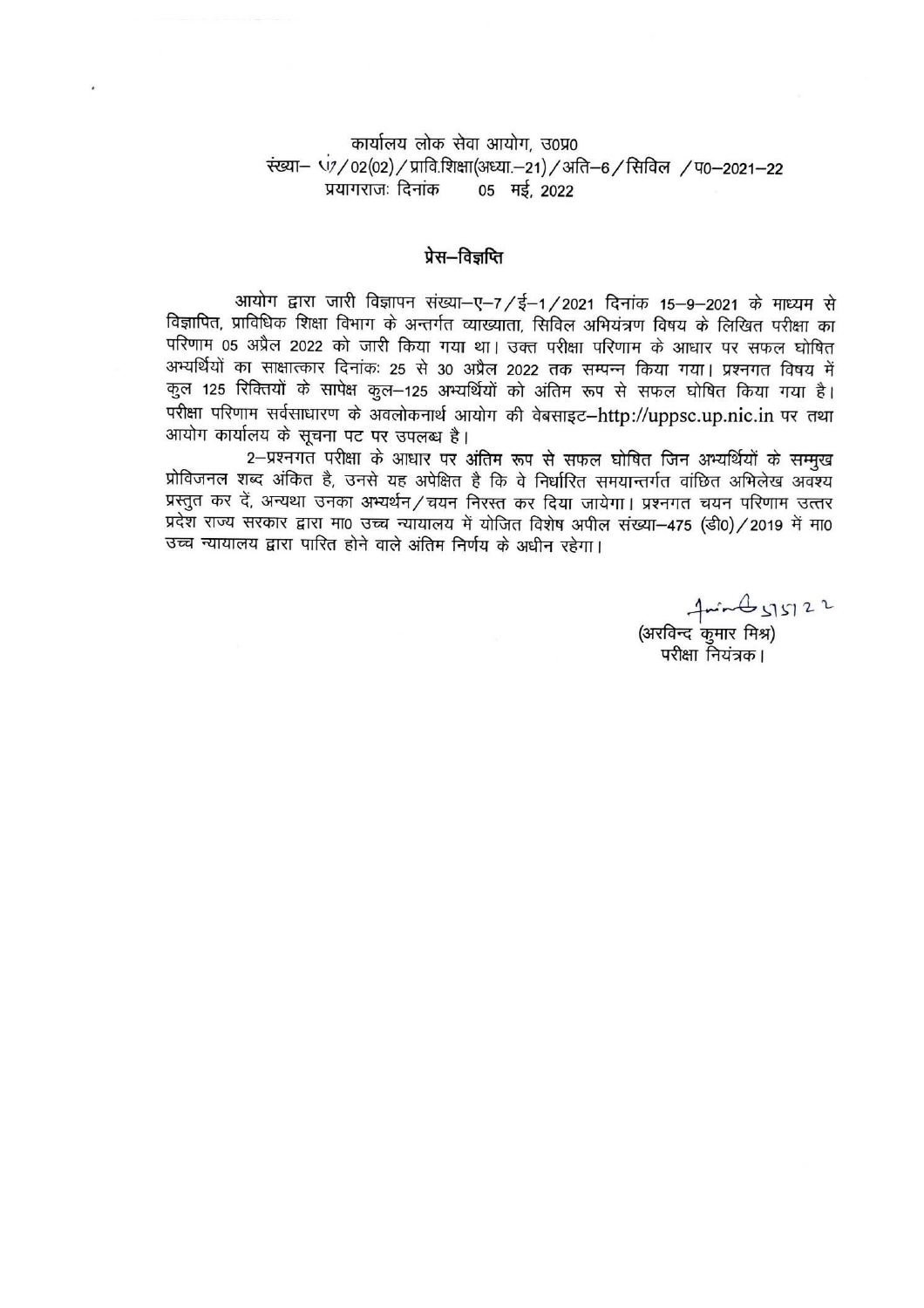# U.P. PUBLIC SERVICE COMMISSION,PRAYAGRAJ DATA PROCESSING CENTRE U.P. TECHNICAL EDUCATION (TEACHING) SERVICES EXAM. 2021 LIST OF SELECTED CANDIDATES

|                 |                | POST NAME :: LECTURER CIVIL ENGG.      |         |      |
|-----------------|----------------|----------------------------------------|---------|------|
| NO              | SL ROLLNO NAME |                                        | REMARKS |      |
|                 |                | 1 403472 HARENDRA SINGH RAJPOOT UR/OBC |         |      |
| $\overline{2}$  | 406054         | AYUSHMAN SIWACH                        | UR/OBC  |      |
| 3               |                | 426311 HARSHIT SINGH RAJPUT            | UR/OBC  |      |
| 4               | 403631         | KARAN SINGH                            | UR/OBC  | PROV |
| 5               | 418637         | AJEET SRIVASTAVA                       | UR/EWS  |      |
| 6               | 403964         | SANCHIT SINGH                          | UR/GEN  |      |
| 7               | 421589         | MAYANK CHAUDHARY                       | UR/OBC  |      |
| 8               | 411392         | GAURAV SINGH                           | UR/EWS  |      |
| 9               | 403291         | KARN SINGH                             | UR/EWS  |      |
| 10 <sub>o</sub> |                | 415501 SUAIBE ALAM ANSARI              | UR/OBC  |      |
| 11              | 416118         | ABHISHEK CHAUDHARY                     | UR/OBC  | PROV |
| 12              | 413143         | SAURABH DEV PRAJAPATI                  | UR/OBC  |      |
| 13              | 412621         | SUDHANSHU TRIPATHI                     | UR/GEN  |      |
| 14              | 406553         | DEVENDRA KUMAR MISHRA                  | UR/EWS  |      |
| 15 <sub>1</sub> | 401002         | SHUBHAM SINGH                          | UR/GEN  |      |
| 16              |                | 425919 VIKASH KUMAR                    | UR/GEN  |      |
| 17              | 403486         | RAHUL KUMAR SHUKLA                     | UR/EWS  |      |
| 18              | 403043         | SHAJAR HASAN ABIDI                     | UR/GEN  |      |
| 19              | 416828         | NAVEEN SHAHI                           | UR/GEN  |      |
| 20              | 404533         | DHANANJAY GUPTA                        | UR/OBC  |      |
| 21              | 424463         | SANJAY YADAV                           | UR/OBC  |      |
| 22              | 403891         | KARAN                                  | UR/OBC  |      |
| 23              | 412162         | SHIVANK TRIVEDI                        | UR/EWS  |      |
| 24              | 412701         | SUDHANSHU SRIVASTAVA                   | UR/EWS  |      |
| 25              | 402935         | ASAAD AMIN ANSARI                      | UR/OBC  |      |
| 26              |                | 409984 SACHIN SRIVASTAVA               | UR/GEN  | PROV |

PAGE NO.:: 1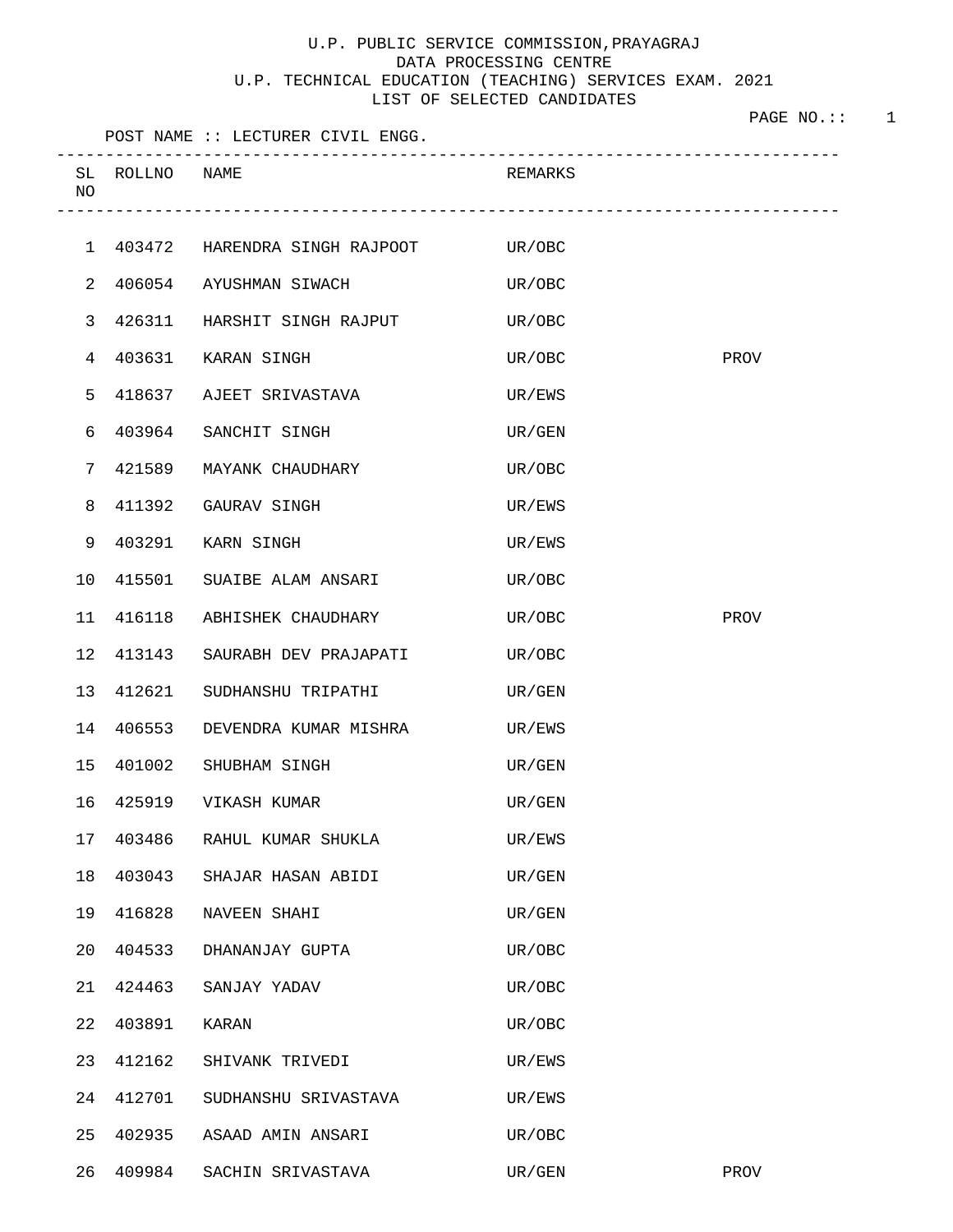#### U.P. TECHNICAL EDUCATION (TEACHING) SERVICES EXAM. 2021

|                                   | OF SELECTED CANDIDATES<br>LIST | PAGE NO. :: |
|-----------------------------------|--------------------------------|-------------|
| POST NAME :: LECTURER CIVIL ENGG. |                                |             |
|                                   |                                |             |

| NO | SL ROLLNO | NAME                       | REMARKS    |             |
|----|-----------|----------------------------|------------|-------------|
|    |           | 27 413672 GAURAV KUMAR     | UR/GEN     |             |
| 28 |           | 406062 SHUBHAM GUPTA       | UR/OBC     |             |
| 29 |           | 402101 SURAJ PRATAP SINGH  | UR/EWS     |             |
| 30 |           | 408844 SAGAR CHAUDHARY     | UR/OBC     |             |
| 31 |           | 406887 PRAGYA SINGH        | UR/GEN     | FEM-UP      |
| 32 | 400676    | ANKIT SINGH                | UR/OBC     |             |
| 33 | 414789    | MITHALESH KUMAR            | UR/EWS     |             |
| 34 | 425146    | PRASHANT YADAV             | UR/OBC     | PROV        |
| 35 | 403358    | ADARSH SINGH               | OBC        |             |
|    | 36 411429 | MOHAMMAD SARIK             | OBC        |             |
| 37 | 413610    | KUNJBIHARI TIWARI          | EWS        |             |
| 38 | 413640    | URVASHI SRIVASTAVA         | GEN        | FEM-UP PROV |
| 39 | 410319    | VIVEK KISHOR SINGH         | OBC        |             |
| 40 | 401671    | KAUSHAL YADAV              | OBC        |             |
| 41 | 418997    | AJEET PAL                  | OBC        |             |
| 42 | 416865    | RAJNISH SINGH              | OBC        |             |
| 43 |           | 402689 MOHIT KUMAR RATHOUR | OBC        |             |
| 44 | 402288    | NITIN BHARDWAJ             | OBC        |             |
| 45 | 412964    | SAAD AHMAD                 | OBC        |             |
| 46 | 406537    | ALOK KUMAR DUBEY           | EWS        |             |
| 47 | 406060    | VIDUR KUMAR                | EWS        | PROV        |
| 48 | 413653    | DEEPAK KUMAR               | OBC        | PROV        |
| 49 | 411623    | SAURABH KUMAR GUPTA        | OBC        |             |
| 50 | 424344    | RISHABH SINGH              | EWS        |             |
| 51 | 419437    | AJEET KUMAR                | OBC        |             |
| 52 | 411676    | ANGESH KUMAR MAURYA        | <b>OBC</b> |             |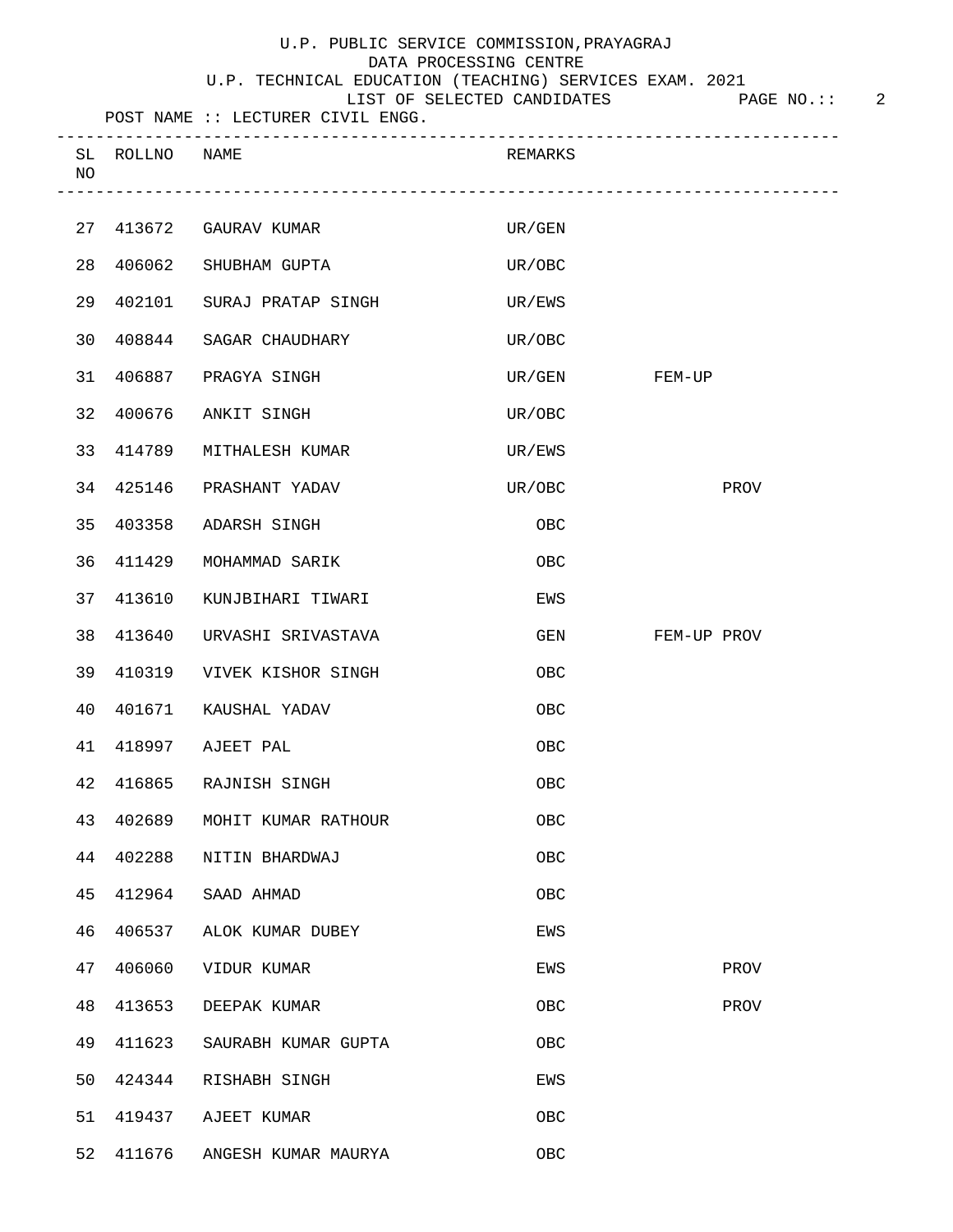### U.P. TECHNICAL EDUCATION (TEACHING) SERVICES EXAM. 2021

|                                   | LIST OF SELECTED CANDIDATES | PAGE NO.: |
|-----------------------------------|-----------------------------|-----------|
| POST NAME :: LECTURER CIVIL ENGG. |                             |           |

| SL<br>NO | ROLLNO NAME |                            | REMARKS |             |
|----------|-------------|----------------------------|---------|-------------|
| 53       |             | 409530 LOVE SHANKAR BHARTI | SC      | PROV        |
| 54       |             | 400414 BHUPENDRA KUMAR     | OBC     |             |
| 55       | 418080      | TOUSIF ALI                 | OBC     |             |
| 56       | 405369      | MOHD SHARIQ HABIB          | OBC     |             |
| 57       | 412735      | ANURAG TIWARI              | EWS     |             |
| 58       | 410583      | SAURABH PATEL              | OBC     |             |
| 59       | 417756      | AMIT SINGH                 | EWS     |             |
| 60       | 413080      | UTKARSH GUPTA              | EWS     |             |
| 61       | 413230      | KUNWAR SAURABH SINGH       | OBC     |             |
| 62       |             | 408187 PRADEEP SINGH       | EWS     |             |
| 63       | 409402      | SHRAVAN KUMAR              | OBC     |             |
| 64       | 418802      | SHIVAJI MISHRA             | EWS     |             |
| 65       | 401191      | KAVITA FAUJDAR             | OBC     | FEM-UP PROV |
| 66       | 408419      | VIVEK KUMAR PANDEY         | EWS     |             |
| 67       | 416089      | MEDHA YADAV                | OBC     | FEM-UP      |
| 68       |             | 413680 URVASHI KASHYAP     | OBC     | FEM-UP      |
| 69       | 402964      | SANDEEP KUMAR              | SC      |             |
| 70       | 400458      | ADITYA KUMAR SINGH         | EWS     |             |
| 71       | 422460      | SWATI SINGH                | OBC     | FEM-UP      |
| 72       | 411182      | SHIVENDRA PRATAP SINGH     | EWS     |             |
| 73       | 425090      | KIRTI MAURYA               | GEN     | FEM-UP      |
| 74       | 422167      | PANKAJ KUMAR GAUTAM        | SC      |             |
| 75       | 417387      | PAWAN KUMAR                | SC      |             |
| 76       | 424247      | PAKHI VERMA                | OBC     | FEM-UP      |
| 77       | 408002      | SHRISHTI SINGH             | SC      | FEM-UP      |
| 78       |             | 413417 AKASH SINGH         | SC      |             |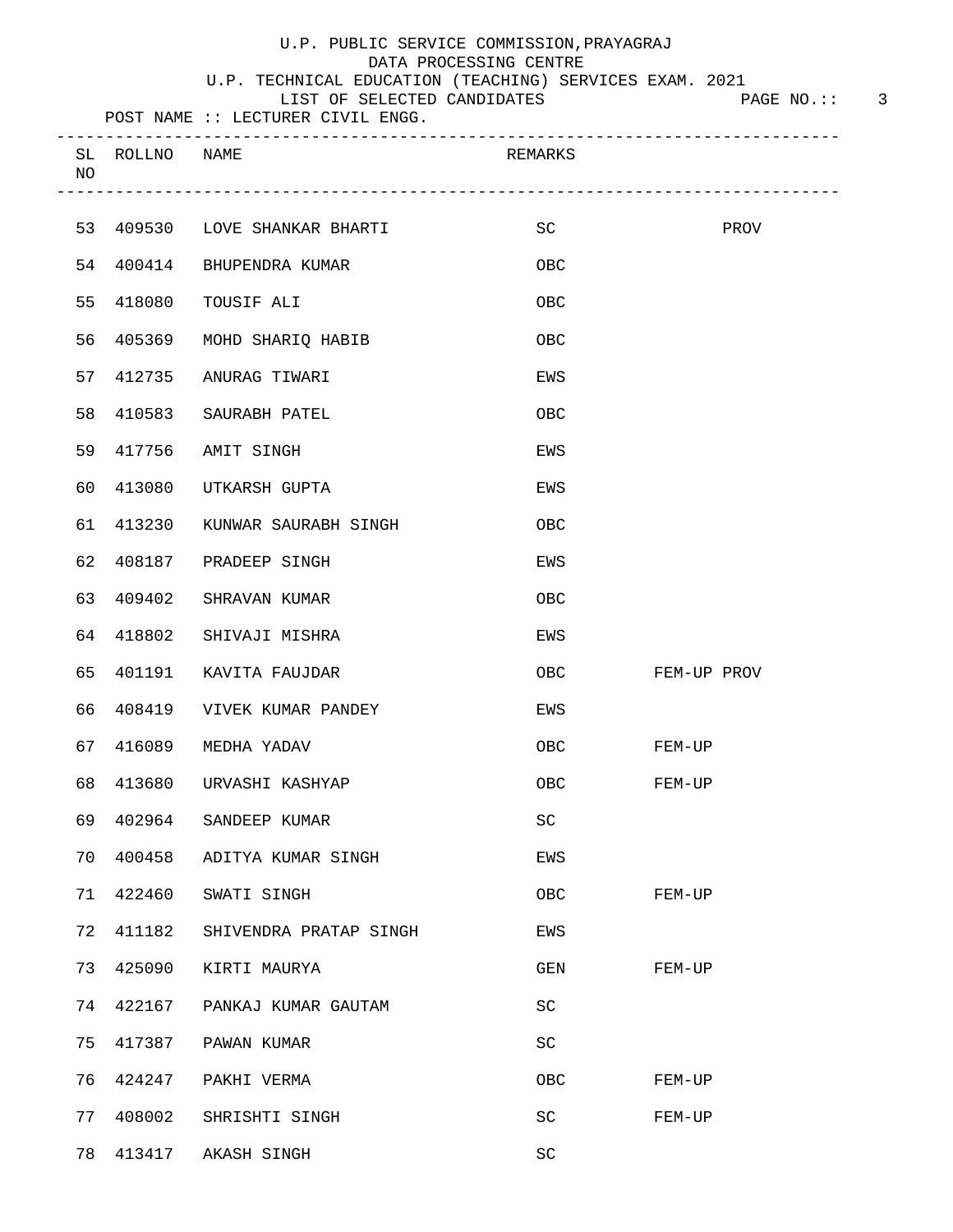#### U.P. TECHNICAL EDUCATION (TEACHING) SERVICES EXAM. 2021

LIST OF SELECTED CANDIDATES FAGE NO.:: 4

| NO  | SL ROLLNO NAME |                         | REMARKS     |             |
|-----|----------------|-------------------------|-------------|-------------|
| 79  |                | 408210 MADHVI KUSHWAHA  | OBC         | FEM-UP      |
| 80  |                | 412714 AVANTIKA RATHORE | OBC         | FEM-UP      |
| 81  | 421083         | SANTOSH RAJ BHARTI      | SC          |             |
| 82  | 411445         | RANA SURYA DEV SONKAR   | SC          |             |
| 83  | 409265         | RASHMI MAURYA           | <b>OBC</b>  | FEM-UP PROV |
| 84  | 422160         | SWETA RANJAN            | GEN         | FEM         |
| 85  | 401532         | HARSH KUMAR MANAV       | SC          |             |
| 86  | 409901         | SUMAN MISHRA            | GEN         | FEM-UP      |
| 87  | 409062         | SHREEYA SAHAI           | GEN         | FEM-UP      |
| 88  | 400734         | BHOOPENDRA PRATAP SINGH | SC          |             |
| 89  | 407882         | SHRUTI AGARWAL          | GEN         | FEM-UP      |
| 90  | 414545         | RAM ASHISH KUMAR        | SC          |             |
| 91  | 425874         | ASHISH KUMAR SINGH      | EWS DFF     |             |
| 92  | 415986         | PRIYA SHARMA            | GEN         | FEM-UP      |
| 93  | 415328         | NAYAN SHREE GOEL        | OBC         | FEM-UP      |
| 94  |                | 409297 AKSHAY KUMAR     | <b>SC</b>   | PROV        |
| 95  |                | 402403 SHALINI RATHORE  | ${\sf OBC}$ | FEM-UP      |
| 96  | 400844         | SANDEEP SANWAL          | SC          |             |
| 97  | 407553         | DEV PLASIYA             | SC          |             |
| 98  | 416997         | AKANKSHA SINGH          | OBC         | FEM-UP      |
| 99  | 401742         | SHUBHAM SHARMA          | OBC DFF     | PROV        |
| 100 | 402960         | VIKAS DEEP SAGAR        | <b>SC</b>   |             |
| 101 | 413310         | KUNWAR RAHULAYAN RAJAN  | <b>SC</b>   |             |
| 102 | 417322         | SHIVAM KUMAR            | <b>SC</b>   |             |
| 103 | 408670         | MADHU SINGH PATEL       | OBC         | FEM-UP      |
| 104 | 421102         | SHILPI MISHRA           | EWS         | FEM-UP PROV |